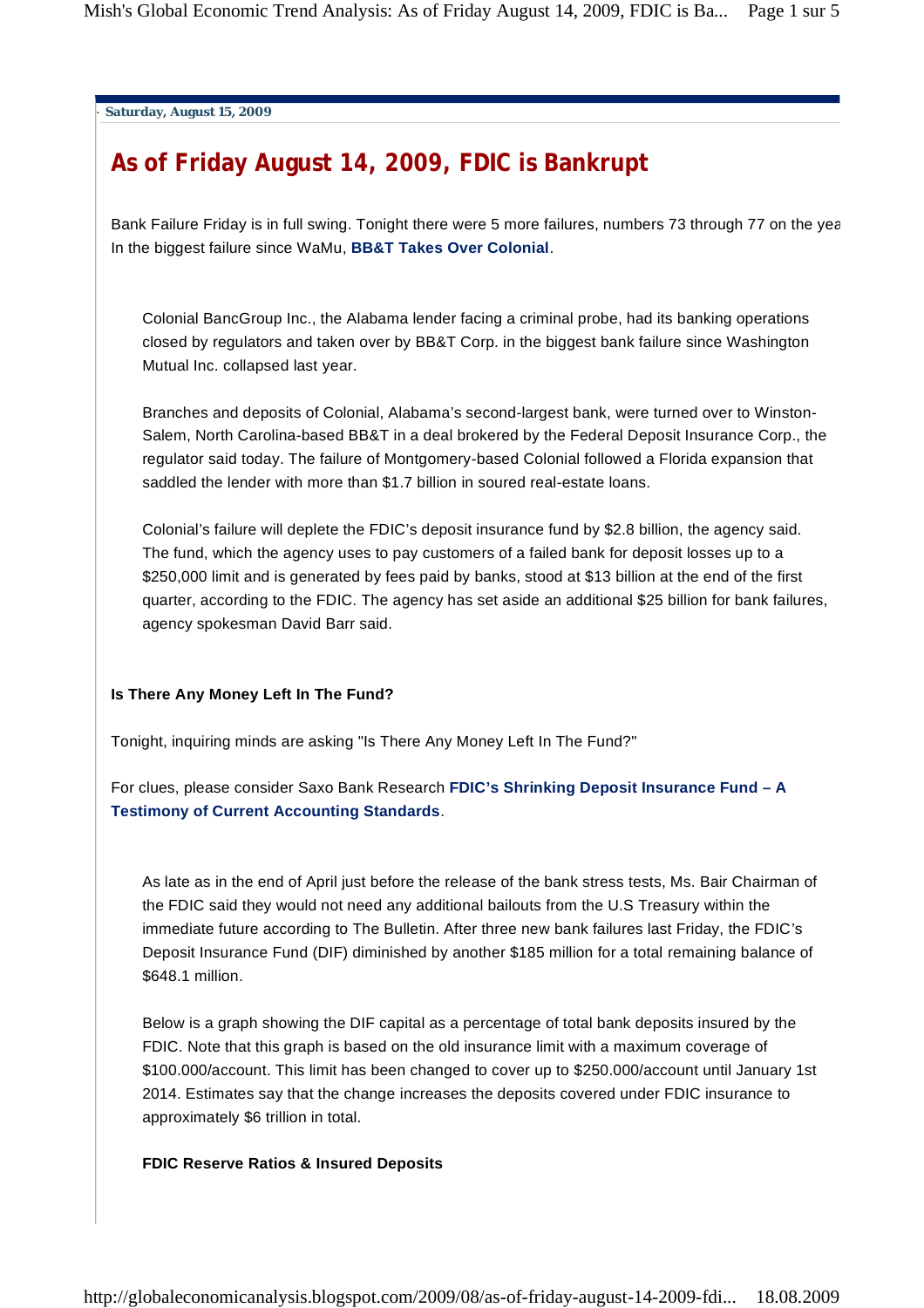

#### click on chart for sharper image

The current reserve ratio of 0.014%1 strongly indicates how bad this crisis has affected U.S financial institutions. However, this is not the entire story. If we take a closer look at non-current loans and charge-offs from banks one realizes that the FDIC still has a lot of work to be done. Combined non-current loans and charge-offs amounted to nearly \$100 billion in Q109 compared to \$15 billion/quarter pre-crisis. Moreover, according to analysts at the Royal Bank of Canada the U.S still has banking failures in the thousands to face before the crisis is over. In turn that should result in the FDIC requesting the pre-approved funding signed by the Congress in May 2009, including \$100 billion from the U.S Treasury Department.

## **Tonight's Bank Failures**

#### **Dwelling House Savings and Loan Association, Pittsburgh, Pennsylvania**

The FDIC estimates that the cost to the Deposit Insurance Fund (DIF) will be \$6.8 million. PNC Bank, National Association's acquisition of all the deposits was the "least costly" resolution for the FDIC's DIF compared to alternatives. Dwelling House Savings and Loan Association is the 73rd FDIC-insured institution to fail in the nation this year, and the first in Pennsylvania. The last FDIC-insured institution to be closed in the state was Metropolitan Savings Bank, Pittsburgh, on February 2, 2007.

#### **Colonial Bank, Montgomery, Alabama**

The FDIC estimates that the cost to the Deposit Insurance Fund (DIF) will be \$2.8 billion. BB&T's acquisition of all the deposits was the "least costly" resolution for the FDIC's DIF compared to alternatives. Colonial Bank is the 74th FDIC-insured institution to fail in the nation this year, and the first in Alabama. The last FDIC-insured institution to be closed in the state was Birmingham FSB, Birmingham, on August 21, 1992.

#### **Union Bank, National Association, Gilbert, Arizona**

The FDIC estimates that the cost to the Deposit Insurance Fund (DIF) will be \$61 million. MidFirst Bank's acquisition of all the deposits was the "least costly" resolution for the FDIC's DIF compared to alternatives. Union Bank, N.A. is the 75th FDIC-insured institution to fail in the nation this year, and the second in Arizona. The last FDIC-insured institution to be closed in the state was Community Bank of Arizona,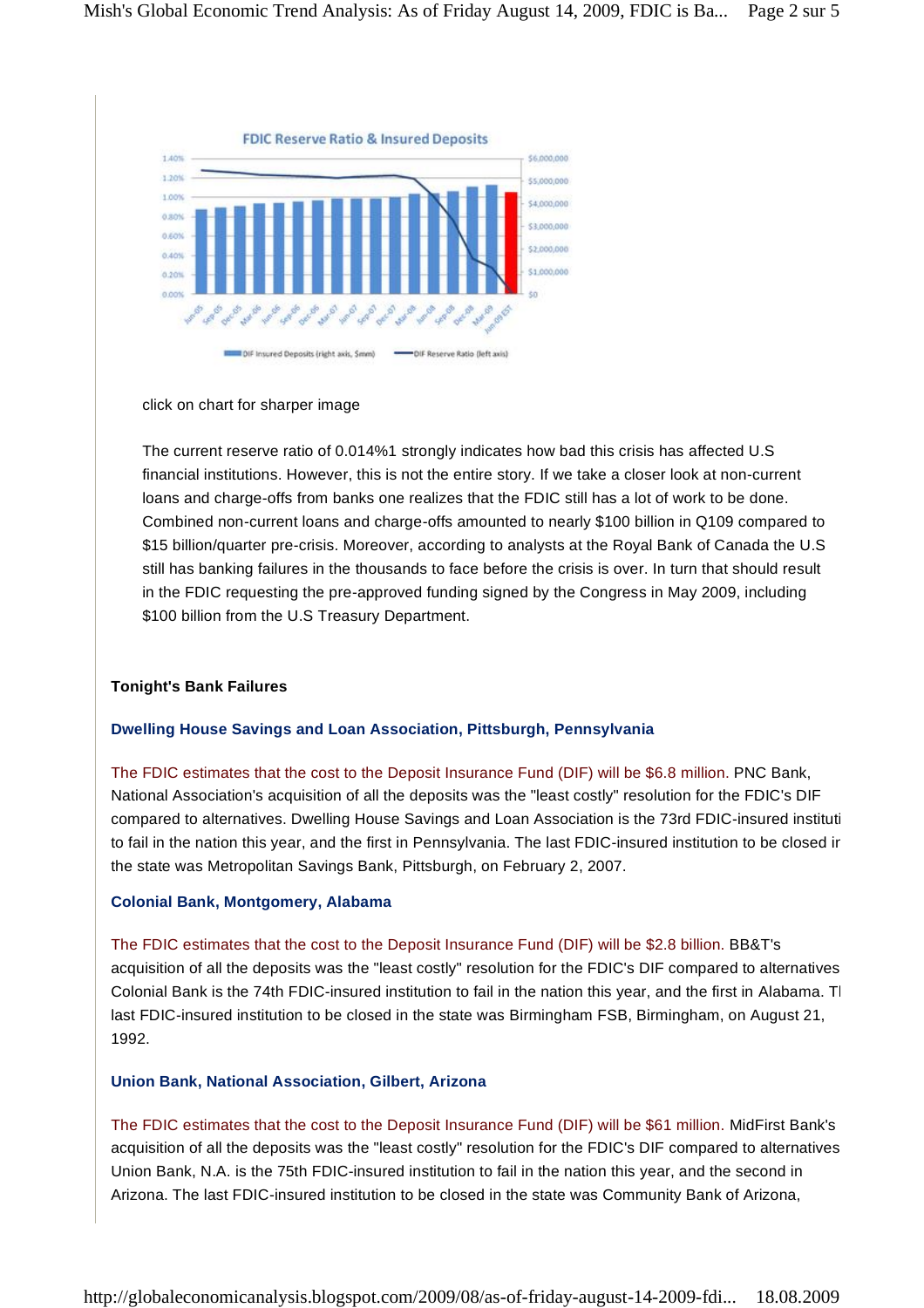Phoenix, also today.

#### **Community Bank of Arizona, Phoenix, Arizona**

The FDIC estimates that the cost to the Deposit Insurance Fund (DIF) will be \$25.5 million. MidFirst Bank' acquisition of all the deposits was the "least costly" resolution for the FDIC's DIF compared to alternatives. Community Bank of Arizona is the 76th FDIC-insured institution to fail in the nation this year, and the first i Arizona. The last FDIC-insured institution to be closed in the state was NextBank, Phoenix, on February 7, 2002.

#### **Community Bank of Nevada, Las Vegas, Nevada**

The cost to the FDIC's Deposit Insurance Fund is estimated to be \$781.5 million. Community Bank of Nevada is the 77th bank to fail this year and the third in Nevada. The last bank to be closed in the state was Great Basin Bank, Elko, on April 17, 2009.

#### **Taxpayers Bailout FDIC**

If indeed \$641 million was all that remained of the DIF, the FDIC is now bankrupt. Of the \$641 million left, Community bank used up 781.5 million and Colonial Bank \$2.8 billion

Here is more from the Saxo Report

The real total cost for Q1 09 turned out to be almost twice the amount of the estimates. If that will be even close to reality for Q2 09 the FDIC's DIF will (very) soon be out of funds completely. [Mish: as of tonight the DIF is bankrupt.]

We believe the main reason for this observation lies in a de facto relaxation of accounting standards, even before the FASB 157 amendment on March 15th earlier this year. Basically the relaxation allows banks to only write-off parts of their losses due to market impairment and they may themselves decide a fair price that the asset could have been sold for during normal market conditions to keep in their books. Allowing banks to control how they mark-to-market their assets, will likely backfire and when they ultimately end up failing, imply greater closure costs for the FDIC. From the graph [below] one can infer that the average yearly DIF costs/bank assets have increased at an alarming rate to almost reach 31% in 2008 and 2009.

Yearly Average DIF Costs / Bank Assets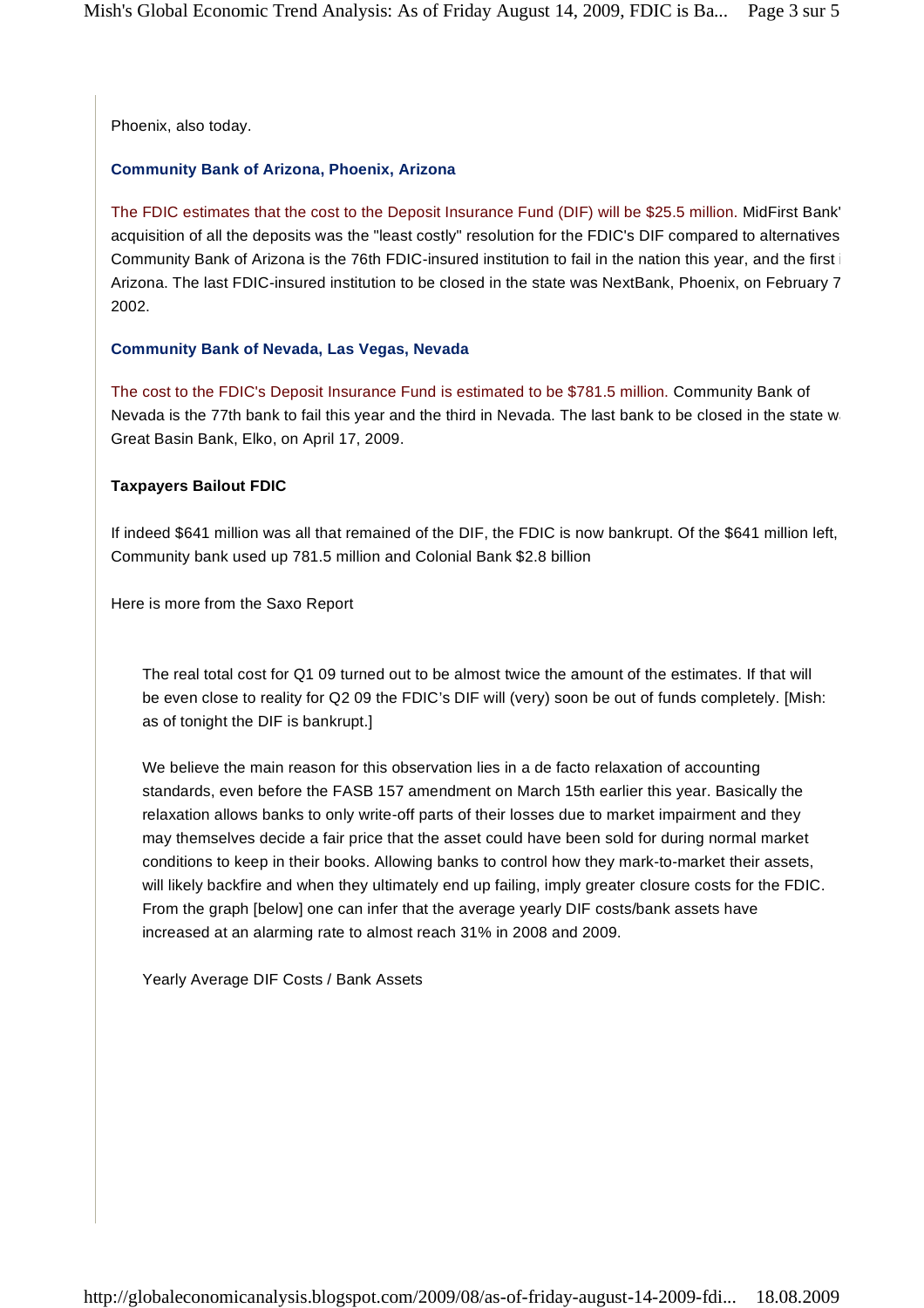

click on chart for sharper image

So, what does that imply? Basically it means that when valuating any U.S bank, their assets should probably be marked down significantly relative to their book value, much because of how they nowadays are allowed to manipulate their balance sheets in order to appear more solvent than they in fact are.

# **The Moral Hazard of FDIC Insurance**

Friday, In reference to Colonial, Shelia Bair made the following galling claim:

"The past 18 months have been a very trying period in the financial services arena, but the FDIC and its staff have performed as Congress envisioned when it created the corporation more than 75 years ago," said FDIC Chairman Sheila C. Bair. "Today, after protecting almost \$300 billion in deposits since the current financial crisis began, the FDIC's guarantee is as certain as ever. Our industry funded reserves have covered all losses to date. In fact, losses from today's failures are lower than had been projected. I commend our staff for their excellent work in assuring once again a smooth transition for bank customers with these resolutions. The FDIC continues to stand by the nation's insured deposits with the full faith and credit of the U.S. government. No depositor has ever lost a penny of their insured deposits."

# **The Seen and the Unseen**

Nowhere does "Shelia the Fool" state the cost of this insurance. Without FDIC, banks like Colonial, Bank United, Corus Bank, and possibly even banks like Washington Mutual would have failed long before they mattered.

By offering above market rates on CDs, those bank attracted plenty of capital to the detriment of banks lending responsibly. In order to offer high rates on CDs and deposits, the banks had to take high risks.

Bank United and Corus Bank funded all sorts of risky housing projects including condo towers in the bigge bubble cities. Colonial Bank is under investigation for Fraud.

No one in their right minds would have deposited money at those institutions without FDIC. And if they did